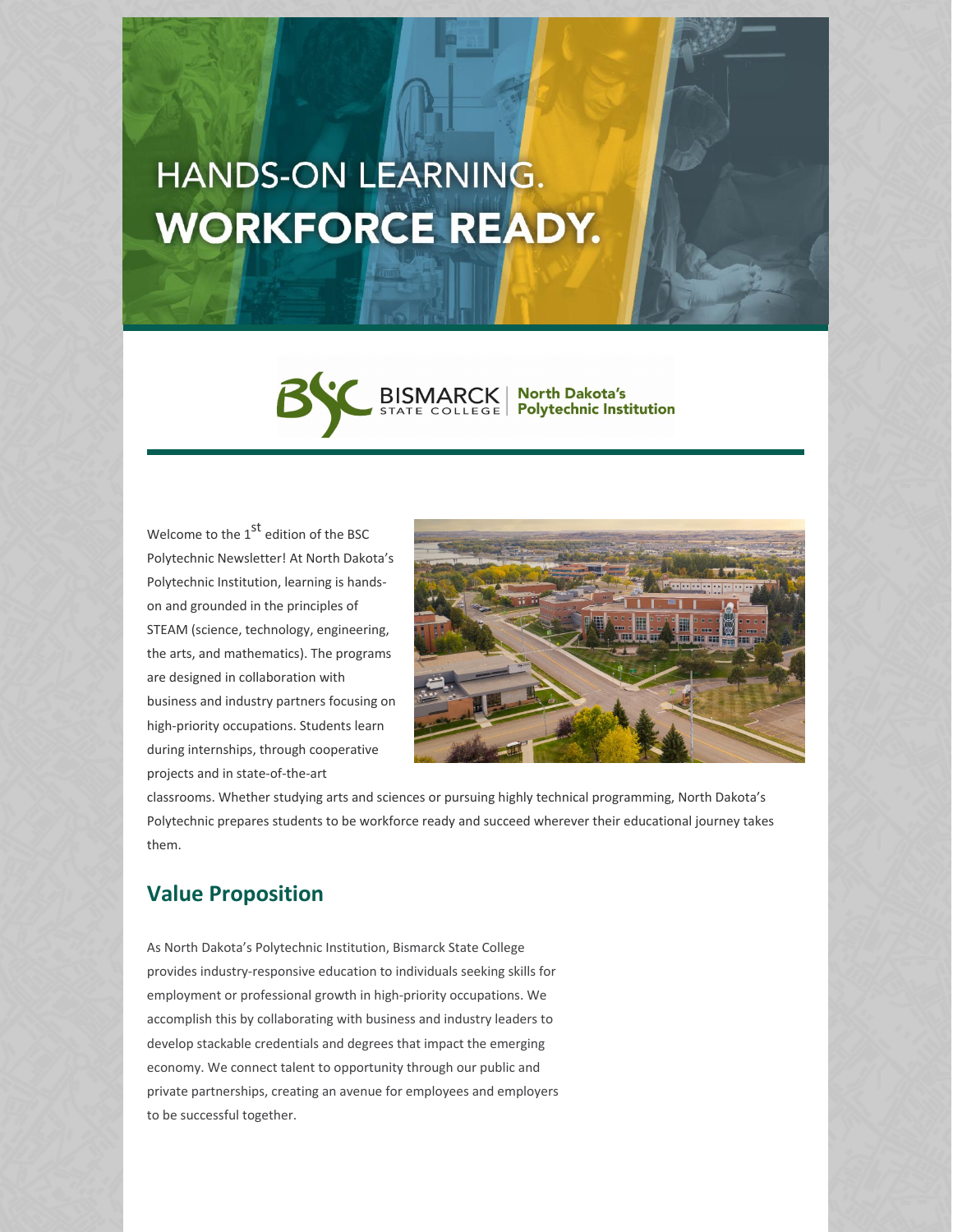

#### THE POLYTECHNIC **ADVANTAGE**

Hands-on practical and purposeful learning.

Flexible career pathways that fit your life.

Professional connections to enrich your career.

FLEXIBLE. **AFFORDABLE. TRANSFERABLE.** 

## **National Coalition of Advanced Technology Centers (NCATC) Findings**

In September of 2020, BSC engaged the National Coalition of Advanced Technology Centers (NCATC) to assess the readiness to pursue an expanded Polytechnic mission. Seventeen stakeholder groups were brought in for conversation and fact finding. The NCATC study serves as the foundation of the Strategic Plan that will be used to direct the BSC Polytechnic expanded mission. The Strategic Plan includes development of Business and Industry Leadership Teams (BILT) and operational, programming, equipment, and facility needs.

### **Gray Associates Findings**

In November of 2020, Gray Associates completed an Economic Environmental Scan and Competitive Analysis Study. The study provided guidance on emerging and future educational needs to develop a robust talent development system for High Priority Occupations (HPOs). Twenty-one programs were identified such as:

- Mechatronics/Robotics/Automation Engineering
- Computer Science
- Health Care Administration and Management
- Registered Nursing
- **•** Business Administration and Management
- Logistics/Materials/Supply Chain Management
- Other Engineering and Digital Disciplines

#### **Summer STEAM Camps**

**[Cybersecurity](https://bsc.augusoft.net/index.cfm?method=ClassInfo.ClassInformation&int_class_id=29747&int_category_id=6&int_sub_category_id=145&int_catalog_id=0) Discovery Camp**, June 15 & 16, 8:00am-12:00pm, for students entering grades 6-9. **LIMITED SPOTS AVAILABLE**

**[MedAdventure](https://bsc.augusoft.net/index.cfm?method=ClassInfo.ClassInformation&int_class_id=29749&int_category_id=6&int_sub_category_id=145&int_catalog_id=0) Camp**, June 21-25, 9:00am-12:00pm,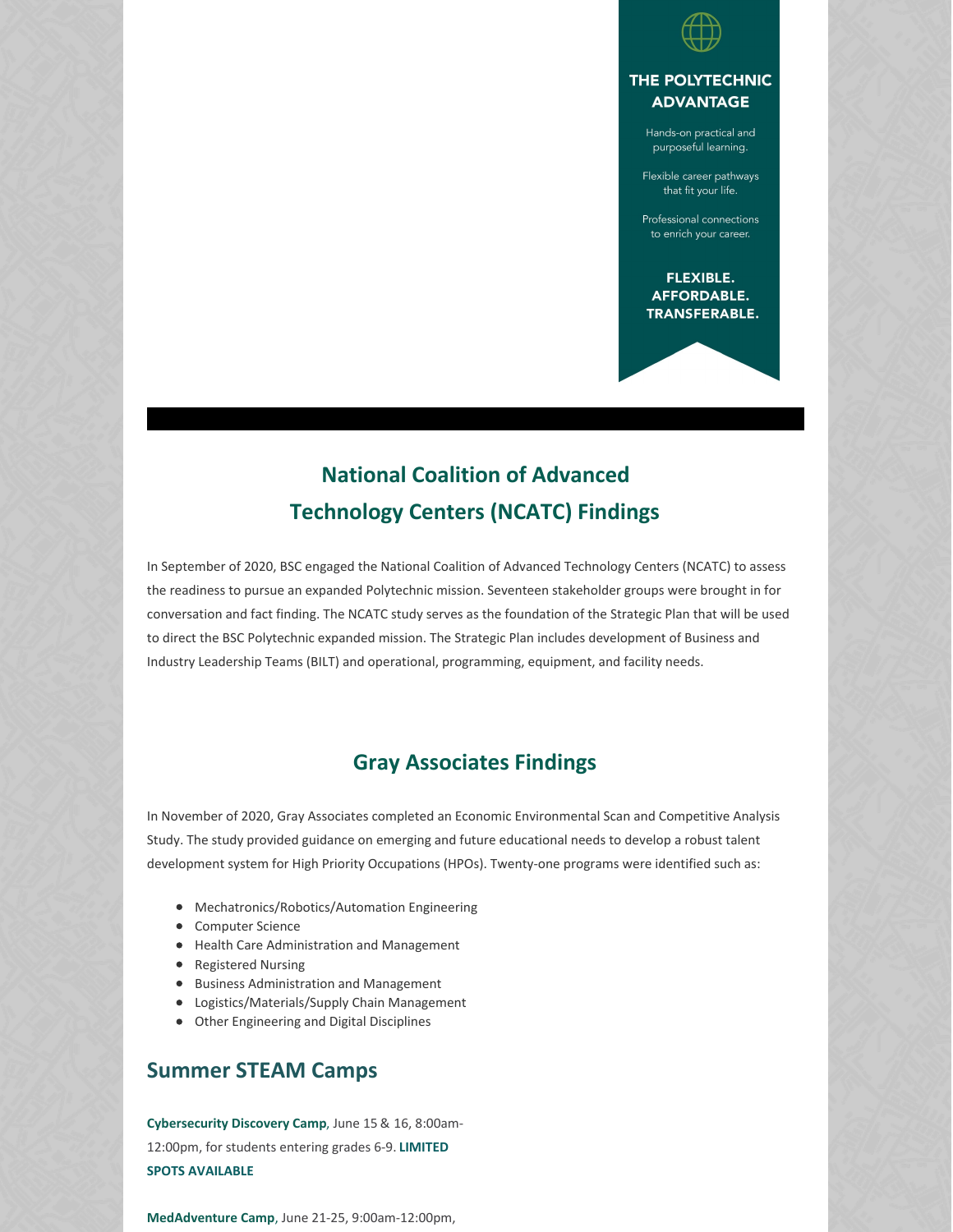geared towards students ages 8-12. **FULL**

**[Welding](https://bsc.augusoft.net/index.cfm?method=ClassInfo.ClassInformation&int_class_id=29750&int_category_id=6&int_sub_category_id=145&int_catalog_id=0) Camp**, June 14-18, 1:00pm-5:00pm, ages 12- 15. Tools, supplies, and protective gear are provided. Wear close-toed shoes, cotton clothing, and jeans. No polyester. **FULL**



#### **New Program Offerings - Enroll Today!**

**Cyber [Certificates](https://bismarckstate.edu/cybersecurity/AcademicOptions/)**-Six new program certificate opportunities to expand students' knowledge on the fundamentals and technologies of Cybersecurity. These certificates include: Cybersecurity Fundamentals, Computer Networking, Modern Computing, Offensive and Defensive Security, Secure Programming, Security Hacking.

**[Mobile](https://bismarckstate.edu/academics/programs/Mobile Application Development/) Apps**-Designed for new and current students as well as industry professionals, this short, intensive certificate program, develops skills to take mobile applications from concept to launch through six-courses offered entirely online.

**Custom [Applicator](https://bismarckstate.edu/academics/programs/Custom Applicator/)**-The Custom Applicator program prepares students in custom application of crop protection products. Greater technical expertise is required to ensure proper application of fertilizers and pesticides due to developments in precision equipment, advanced crop technologies, and increased environmental awareness.

**AAS in Industrial [Automation](https://bismarckstate.edu/academics/programs/Industrial Automation/)**-The Industrial Automation program prepares students to install, maintain, repair, operate, and troubleshoot physical machines and control systems used to automate tasks within an industrial process. **\$1,000 program waivers are available.**

#### **BSC Magazine**



**Read [more](https://bismarckstate.edu/news/BSCMagazine/)** about how BSC is integrating it's Polytechnic Mission.

Polytechnic Newsletter bsc.polytechnic@bismarckstate.edu bismarckstate.edu